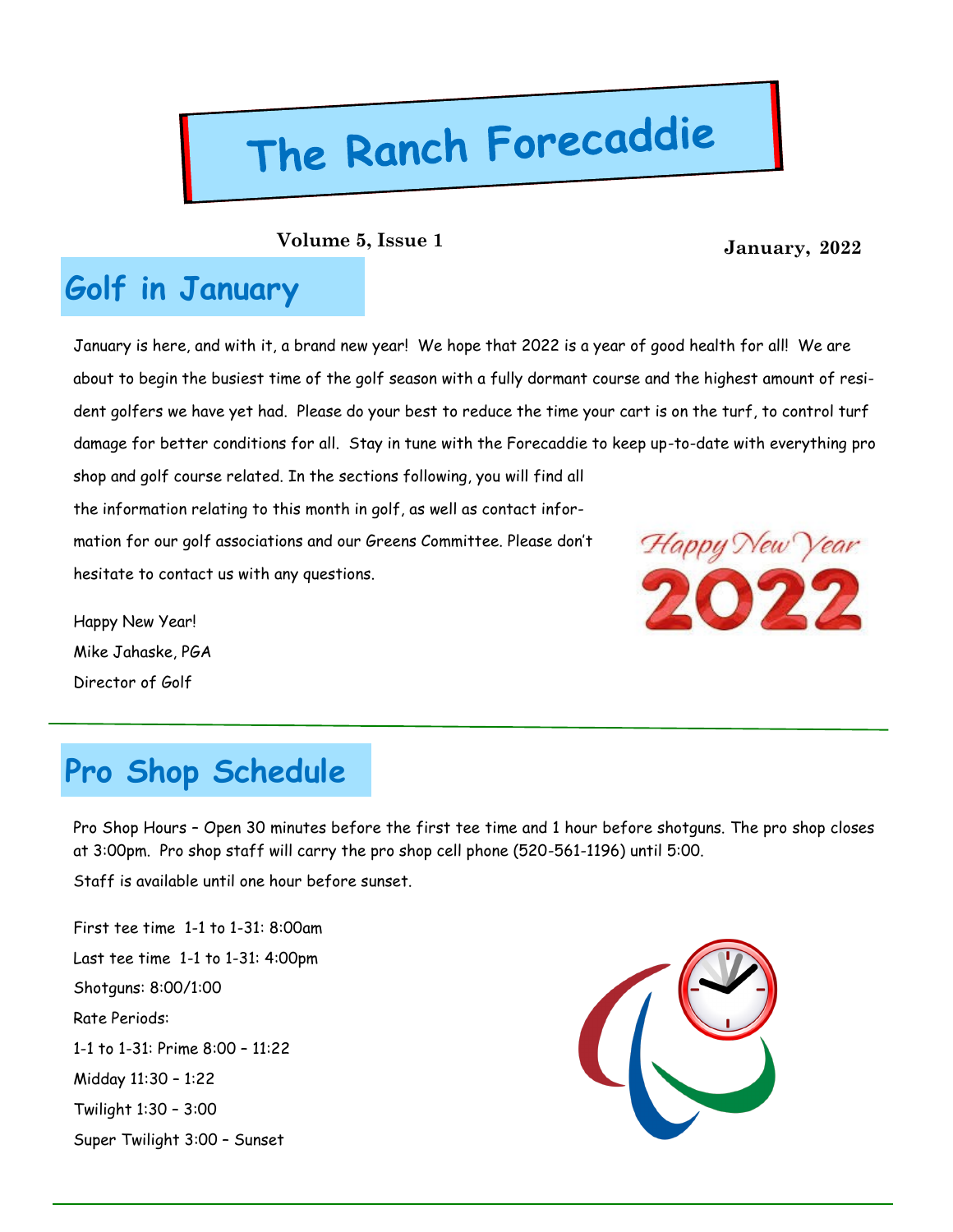# **Golf Maintenance Schedule**

A maintenance plan is put into place at the beginning of the year. Variance in weather and agronomic conditions may require changes to the schedule.

### **January Maintenance Schedule**

The **driving range tee** is planned to be on the artificial turf for two weeks beginning Monday, January 17. The natural turf will be rested one week per month, except in December and January when it will be rested for two weeks in those months due to the slowing of the growth rate of the rye overseed.

Every 3-4 weeks, November through March, we will delay tee times one hour on a Monday and Wednesday to allow the staff to paint the greens and fairways.

**Back Nine morning nine hole times** will not be available on Monday, Wednesday, and Friday on a year-round basis to allow maintenance time to complete weekly tasks.

# **Free Monthly Golf Clinic**

Every month Mike and Ken will conduct a free golf clinic. All residents and their guests are welcome to attend, and there is no cost. Please sign up in the pro shop. The staff have a book behind the counter with all the scheduled clinics that you can sign up for. You are welcome to attend as often and as many as you like! The clinics will cover basic technique and mechanics of each topic and are great for learning a new skill or brushing up a skill that needs some work.

**The clinic for January will cover putting and will be held on Monday, January 24th at 2:00pm at the practice putting green.** 

# **Golfing News**

### **Golf Course Access**

Dear residents, as much of the community activities have been closed for precautionary measures to help reduce exposure to the COVID-19 virus, many of you have taken to walking as a way of exercise and to get out of the house. Please remember that for your safety we do not allow joy riding, walking, biking, jogging, etc. on the golf course **AT ANY TIME**. Only golfers, golf staff, or emergency or other authorized service vehicles are allowed on the golf course and paths.

Thank you for your understanding and cooperation!

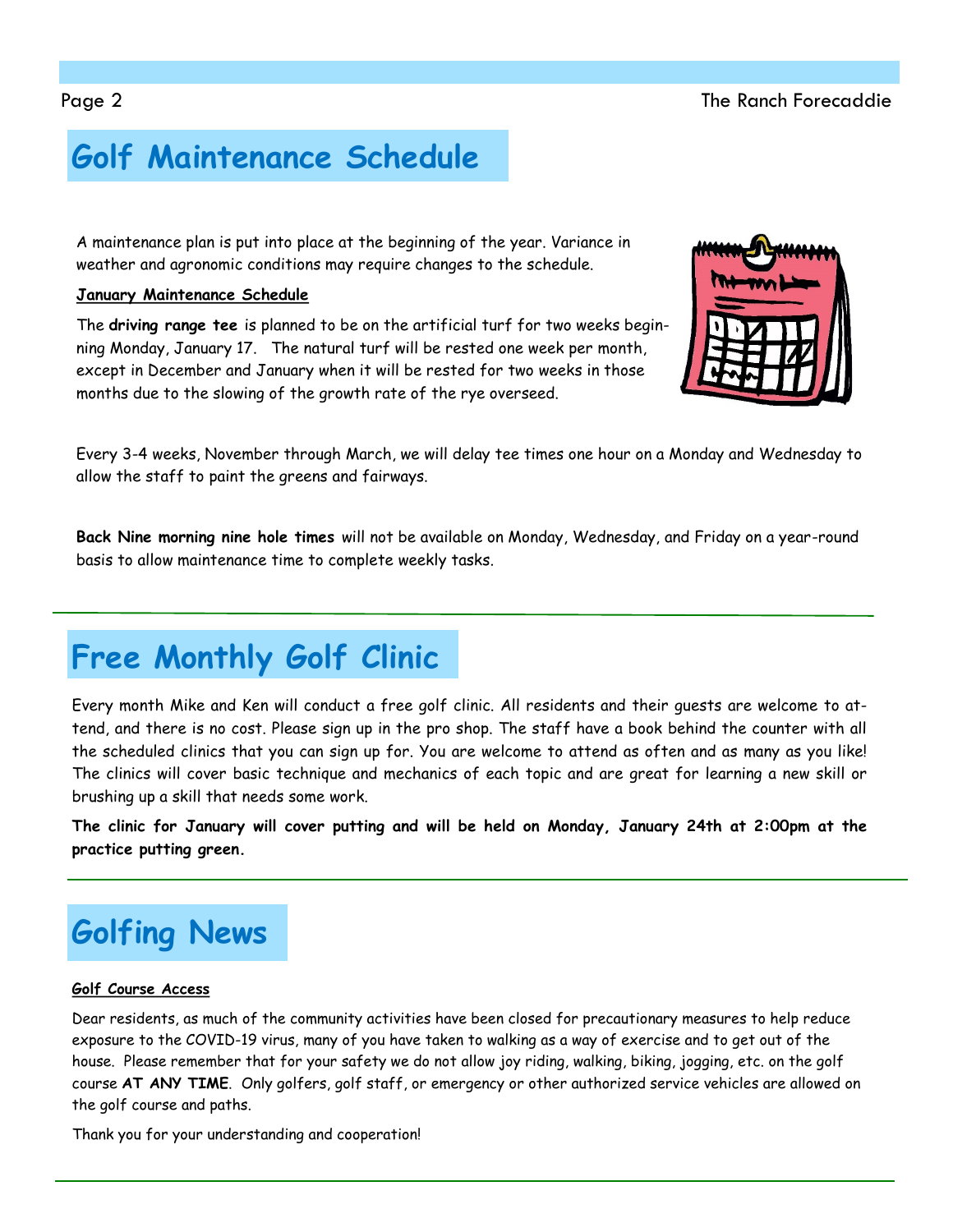### **Golfing News Cont.**

### **Cart Rule Extended**

Cart sharing will remain optional through February and will be reviewed again as we head into March when the outlook on COVID 19 is again quantified. We do request that golfers consider sharing a cart whenever comfortable to help in reducing the wear and tear on the turf during this busy golf season.

### **Tee Sheet Changes Coming in January**

Starting Monday, January 3rd, significant changes will begin regarding tee sheet set up for public access. In a nutshell, due to the increasing volume of resident play, public access will be greatly reduced, allowing more space for resident booking. The changes are as follows:

- 1. All pre-blocked public access booking slots will be eliminated **until after placement of residents onto the tee sheet**.
- 2. **Public access booking** (including barter times) **will begin at 4 days ahead** of play instead of 5 days ahead of play. Since residents are placed 6 days ahead of play, this will allow residents to adjust their booking or to add a booking for 24 hours before the public has access to the tee sheet.
- 3. As initiated since the fall of 2020, **no outings will booked before 12:00**.

#### **2022 Golf Rates**

The 2022 golf rates are now available, viewable, and printable on your Chelsea home page. Copies are also available in the pro shop. Annuals and playcards for 2022 became available for purchase at the pro shop beginning Monday, December 6.

#### **Practice Putting Green Bumpers**

As the cold weather sets in and our Bermuda turf goes fully dormant, it will be important to reduce the number of cups on the practice putting green. By reducing the cups, we can reduce wear and tear by being able to move the holes farther apart. Starting Wednesday, December 29th, the putting green will have 9 cups to putt to. On Wednesday mornings, during the Putter's weekly event, nine additional bumper style flagsticks will be used to allow for a full 18 hole effect. The bumpers will be removed after their Wednesday morning event. In late March or early April, when the weather begins to warm and the turf comes out of dormancy, we will be able to restore the green to 18 cups.

#### **Saturday 9:00am Shotgun Trial Period**

On January 8, 15, 22, and 29, the Saturday shotgun will begin at 9:00am as a trial for winter. Tee times will begin at 8:00. The shotgun will be limited to 96 players in order to facilitate the tee times ahead of and following the shotgun. After the trial period and evaluation, the decision to either remain at 9:00 with a maximum of 96 players, or go back to an unlimited 8:00 shotgun will be made, in conjunction with the Greens Committee.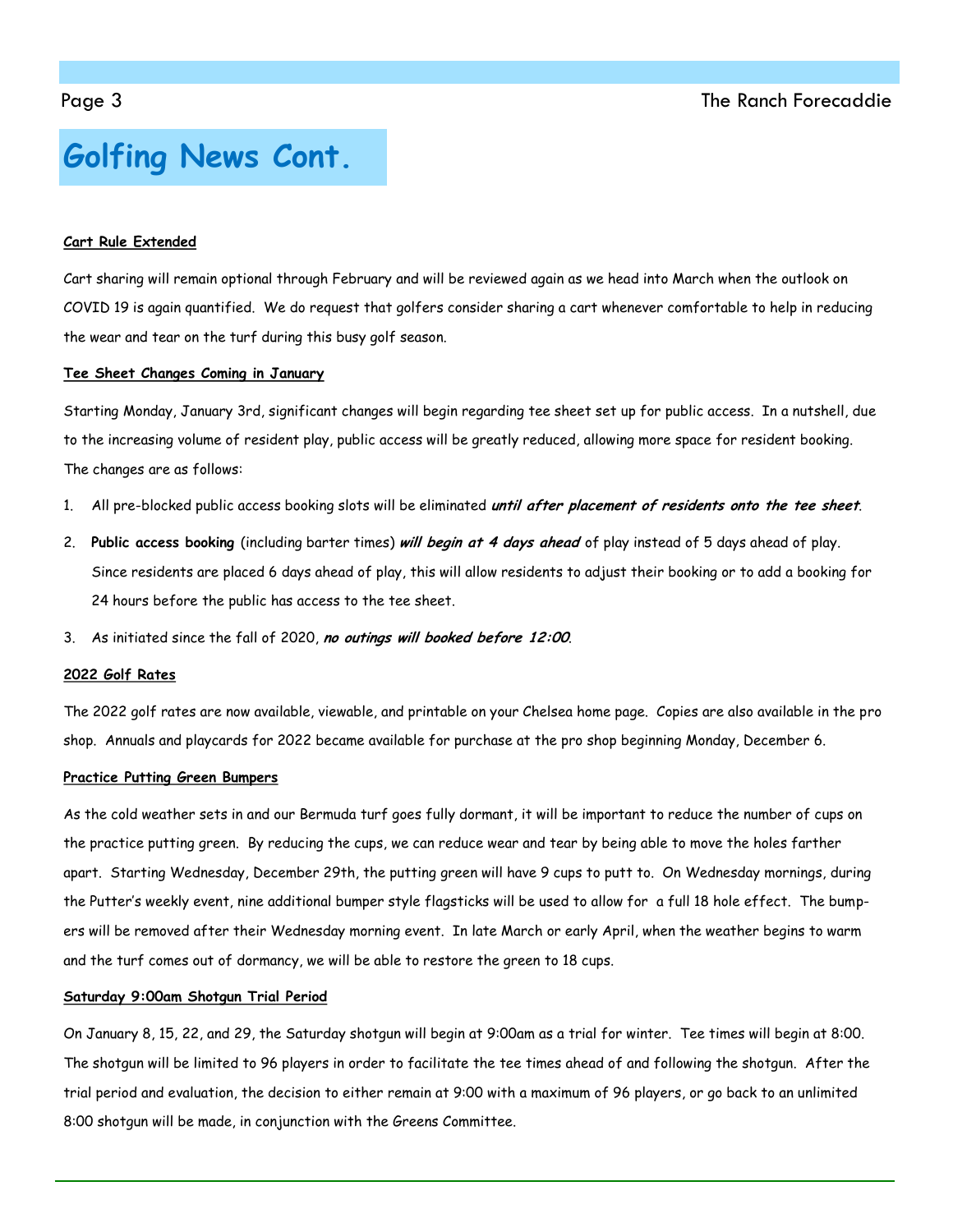### **Golf Maintenance News**

#### **Upcoming changes for the Putting Green, Chipping Green, and Tee Boxes**

With the onset of winter weather, the ongoing theme of wear and recovery becomes critical for the practice greens. We are going to implement the use of "bumper pins" for the next couple months, until the greens start actively growing again. The bumper pins do not go into a traditional cup in the ground, instead they have a stake that goes into the greens surface, and have a round bumper to putt at.

The purpose of the bumper pins is so that we do not have to cut as many cups in the practice greens on a weekly basis. When it's cold, the recuperation of the old cups/plugs almost come to a stop. If we continue cutting as many cups, the greens will soon be covered with visible old plugs, and the putting quality of the green will be greatly reduced. The use of the bumpers will ultimately provide a better putting/chipping surface over the next couple of months.

#### **Chipping Green**

We will be removing the two flag sticks and cups, and replacing them with four bumper pins. This will provide more pins to aim at when multiple people are using the chipping green.

#### **Putting Green**

We will be removing nine of the pins and cups from putting green. These will not be replaced with bumpers except on Wednesdays while the Putters are having their weekly event. We will return to eighteen pins once the weather warms back up.

#### **Tee Box Clean Up and Edging**

We are beginning to edge and define the perimeters of the tee boxes. On Mondays, Wednesdays, and Fridays (non-association days), we may move some of the back tee markers to the forward tees, so that we can continue with our work and not have to stop every time play comes to the tee box. This will only occur on one hole at time.

#### **Cart Traffic Reminder**

Please follow the 90 degree cart path rule and observe the two holes selected for cart path only each week to help us keep the course turf in good condition!

Happy New Year everyone!

Aaron Thomas

SBR Golf Course Superintendent